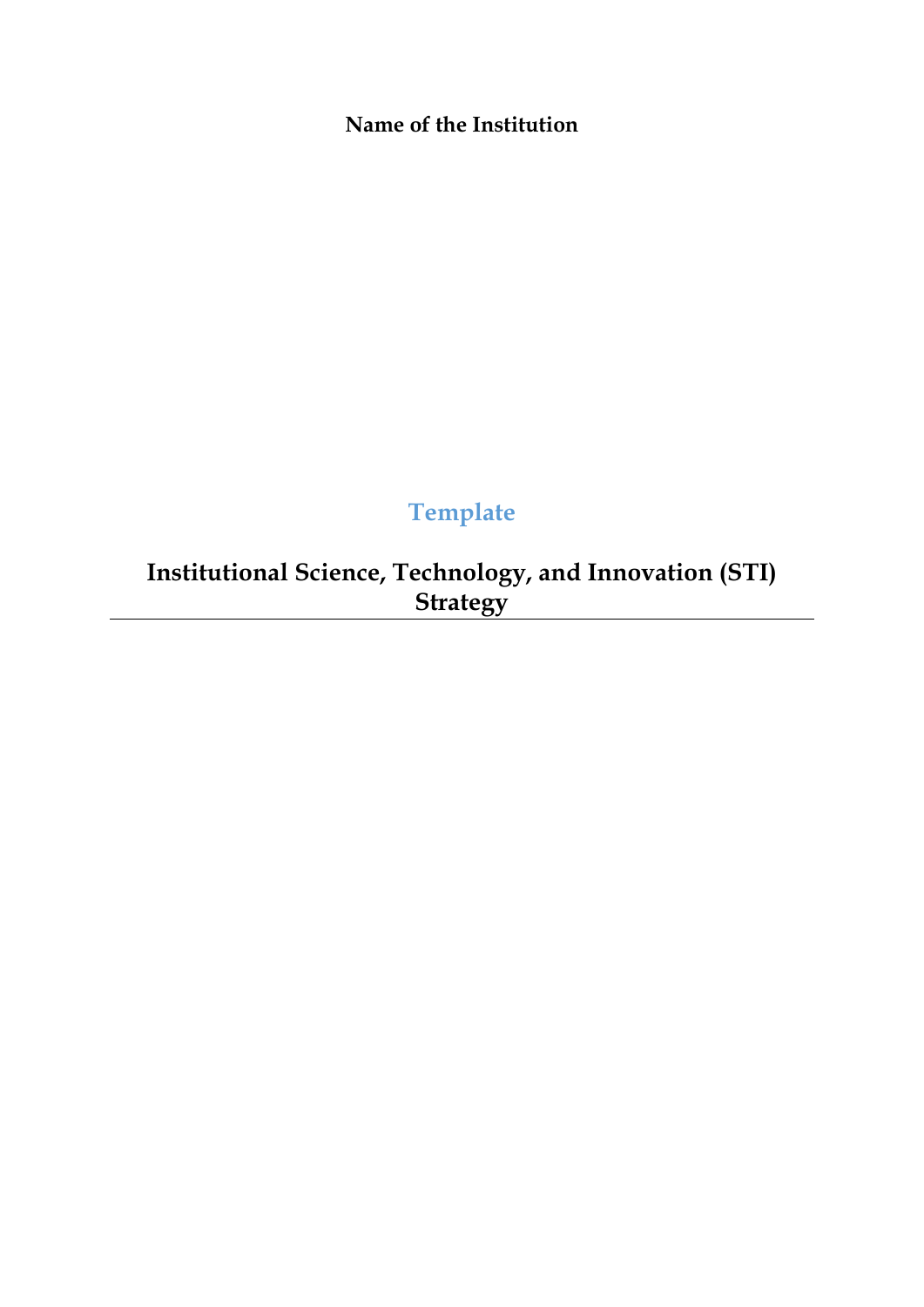## **Table of Contents**

| 1.0        |  |
|------------|--|
| 2.0        |  |
| 2.1<br>2.2 |  |
| 3.0        |  |
| 3.1        |  |
| 3.2        |  |
| 3.3        |  |
| 3.4        |  |
| 3.5        |  |
| 3.6        |  |
| 4.0        |  |
| 5.0        |  |
| 5.1        |  |
| 5.2        |  |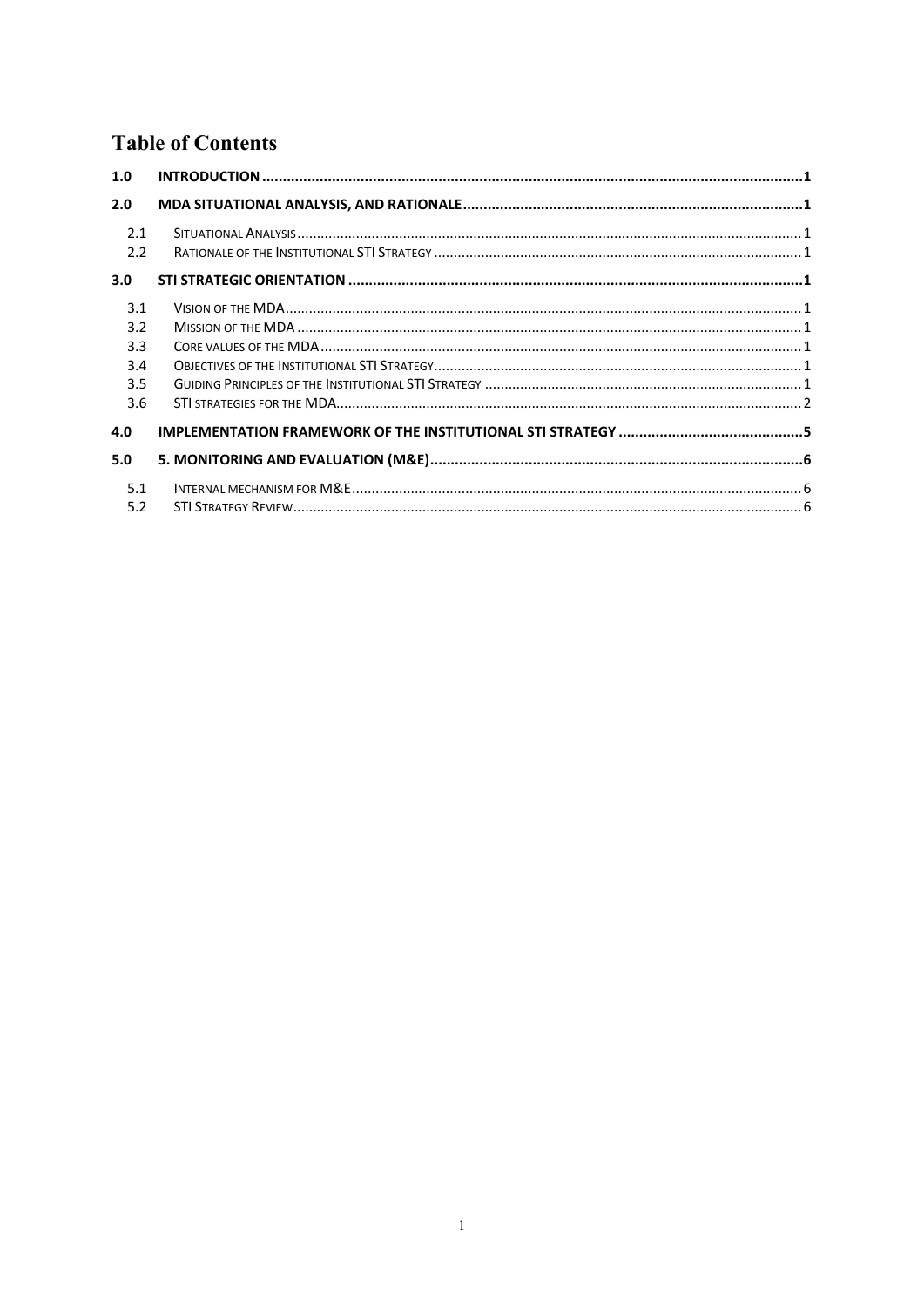## <span id="page-2-0"></span>**1.0 Introduction**

Give a brief background about the MDA and any other relevant information more so on STI.

*E.g. Brief historical background of the MDA, legal framework establishing the MDA, mandate of the MDA, the institutional framework, type of the MDA (Research Institution, University, University College, Regulating agency, TVET institution, MDA involved in National Research Priorities Framework, MDA with a distinct research and technology development centre/unit etc)*

#### <span id="page-2-1"></span>**2.0 MDA Situational Analysis, and Rationale**

#### <span id="page-2-2"></span>**2.1 Situational Analysis**

Undertake a situational analysis of STI in the MDA based on STI Strategic/ Operational Priorities, vis-a-viz the current status of STI in the country using Strengths, Weaknesses, Opportunities and Threats (SWOT) Analysis.

*E.g.*

- *Strengths: Established Centers of Excellence, innovation hubs etc*
- *Weaknesses: Inadequate funding for Research and Development (R&D), fragmentation of R&D systems etc*
- *Opportunities: Key role of STI in achieving the SDGs, role of STI in mitigating effects of COVID-19 pandemic etc*
- *Threats: Health, social and economic crisis attributed to COVID-19 Pandemic etc*

#### <span id="page-2-3"></span>**2.2 Rationale of the Institutional STI Strategy**

Clearly state the Rationale of the STI Strategy

- <span id="page-2-4"></span>**3.0 STI Strategic Orientation**
- <span id="page-2-5"></span>**3.1 Vision of the MDA**

#### <span id="page-2-6"></span>**3.2 Mission of the MDA**

#### <span id="page-2-7"></span>**3.3 Core values of the MDA**

#### <span id="page-2-8"></span>**3.4 Objectives of the Institutional STI Strategy**

State the main objective as well as the specific objectives of the STI Strategy

#### <span id="page-2-9"></span>**3.5 Guiding Principles of the Institutional STI Strategy**

State the principles that will guide effective implementation of STI Policies and Strategies

*(E.g. Relevance to the country's Vision 2030 and the Constitution 2010; Quality, novelty and originality; Cost-effectiveness for desired results; Multi-disciplinary and cross-sectoral approach to problem-solving etc)*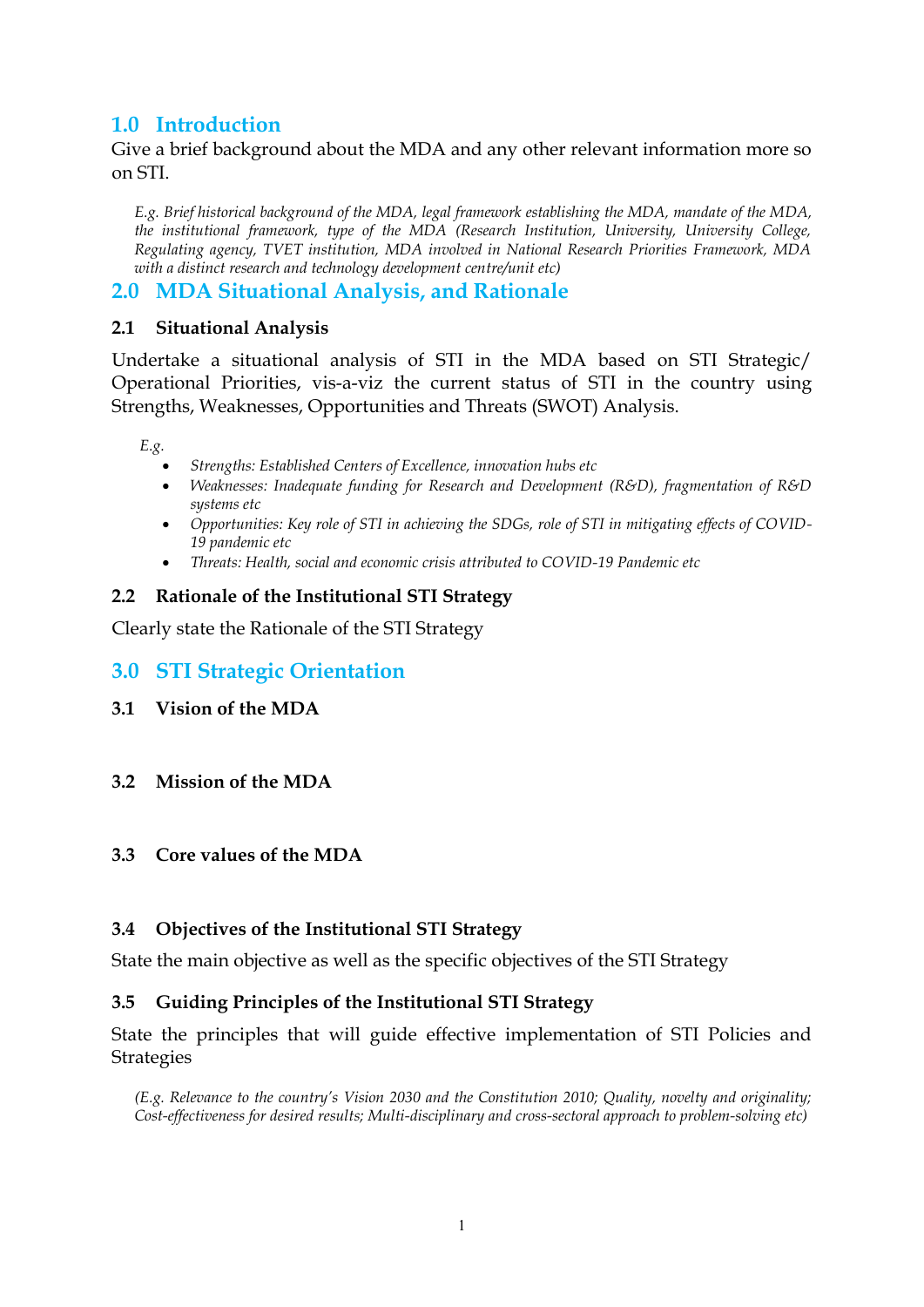#### <span id="page-3-0"></span>**3.6 STI strategies for the MDA**

Based on identified priority areas of development relevant to the MDA and in line with the Strategic Plan, list the strategic issues relevant to the MDA, corresponding objectives and strategies for Research, Science, Technology, and Innovation in the Table 3.1. A comprehensive list of STI Strategic Issues can be found in the [Development of Institutional STI Strategy Guide.](https://www.nacosti.go.ke/science-technology-and-innovation-indicator-inperformance-contracting/)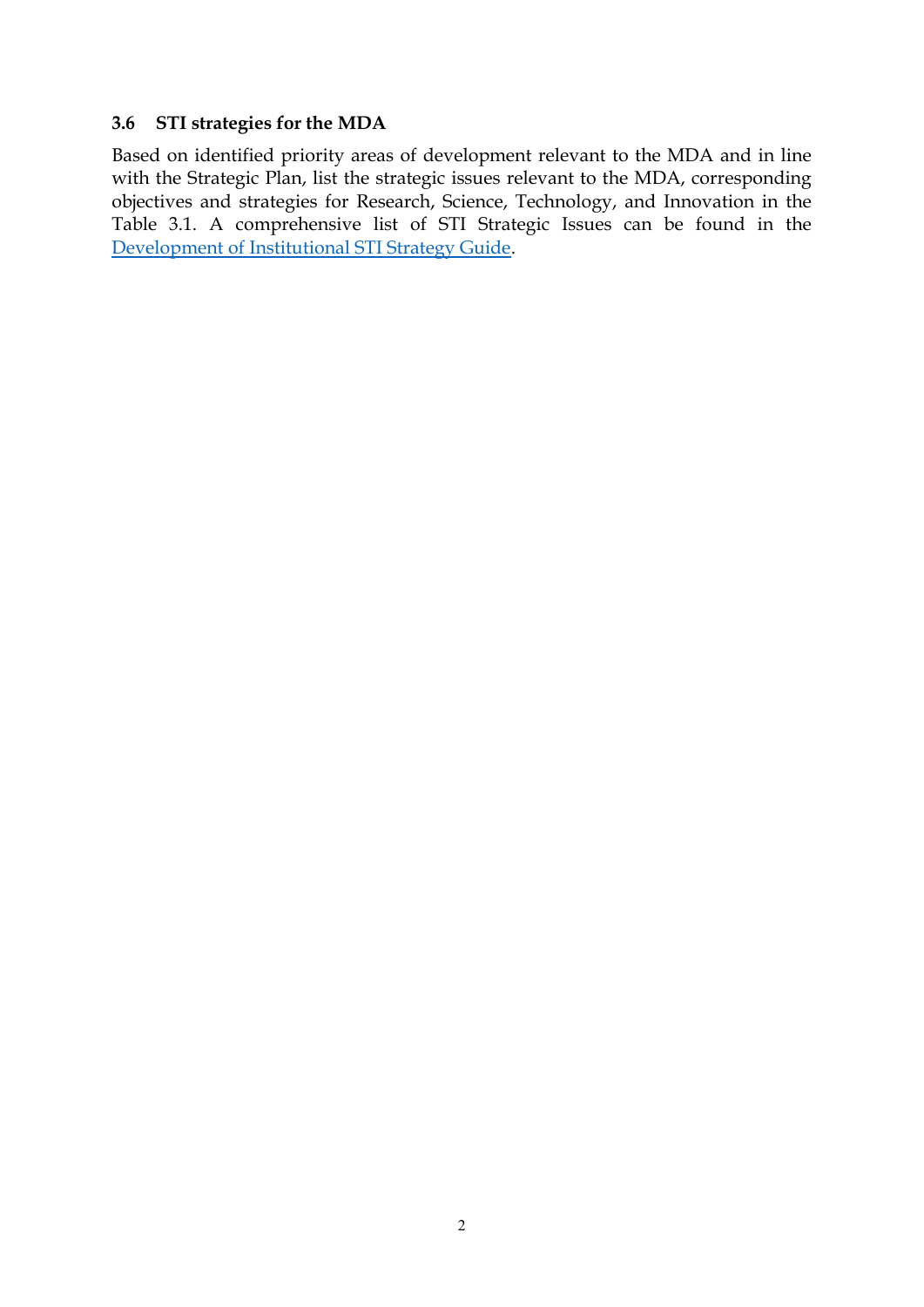| Table 3.1: STI strategies for the MDA |  |  |  |
|---------------------------------------|--|--|--|
|---------------------------------------|--|--|--|

| <b>S. No.</b> | <b>The Strategic Issue</b>                       | <b>Strategic Objective(s)</b>                                                                                                        | for Research, Science, Technology, and Innovation<br><b>Strategies</b><br>(Specify as pertains to the MDA)                                                                                                                                                                                                                                                                                                                                                                                                                                                                                                                                                                                                           |
|---------------|--------------------------------------------------|--------------------------------------------------------------------------------------------------------------------------------------|----------------------------------------------------------------------------------------------------------------------------------------------------------------------------------------------------------------------------------------------------------------------------------------------------------------------------------------------------------------------------------------------------------------------------------------------------------------------------------------------------------------------------------------------------------------------------------------------------------------------------------------------------------------------------------------------------------------------|
| 1.            | Human<br>Resource<br>Development                 | E.g.<br>To enhance quality and capacity of human<br>resource and talent management                                                   | E.g.<br>Increase RTI personnel (PhDs and Masters level) by $x\%$<br>Enhance gender parity in STI programmes.<br>Provide mechanisms to attract and retain human resource in<br>STI;                                                                                                                                                                                                                                                                                                                                                                                                                                                                                                                                   |
| 2.            | Infrastructure for STI,<br>and Digital Readiness | E.g.<br>To enhance and strengthen STI infrastructure<br>to support Programmes in priority areas                                      | E.g.<br>Establish the status of STI infrastructure and digital readiness<br>Allocate funds for the expansion of STI infrastructure                                                                                                                                                                                                                                                                                                                                                                                                                                                                                                                                                                                   |
| 3.            | Funding/Investments<br>in STI                    | E.g.<br>To develop mechanisms for sustainable<br>financial resource mobilization and<br>investment in STI                            | E.g.<br>Develop a framework for resource mobilization<br>$\bullet$<br>Invest .x% of Budget on R&D, Research Chairs Programmes,<br>Technology & Innovation, Centre of Excellence, Science &<br>Technology Parks, and/or Incubation Centres, Technology and<br>Innovation activities.                                                                                                                                                                                                                                                                                                                                                                                                                                  |
| 4.            | STI advocacy and<br>awareness                    | E.g.<br>To enhance STI advocacy and awareness                                                                                        | E.g.<br>Support and coordinate annual conferences, science weeks,<br>$\bullet$<br>congresses, STI Olympiads, STEM mentorship programmes,<br>exhibitions, fairs and expert dialogues on the role and state of STI<br>Engage with the County Governments on STI-based innovative<br>$\bullet$<br>county development strategies and programmes                                                                                                                                                                                                                                                                                                                                                                          |
| 5.            | Education,<br>training and<br>research           | E.g.<br>To re-align education, training and research<br>programmes to the national goals and<br>regional/counties and industry needs | E.g.<br>Promote gender equality, cultivate, and sustain interest in STEM at<br>$\bullet$<br>all levels of education.<br>Adopt a continuous review and implementation of the education<br>$\bullet$<br>curriculum to respond to the needs of the STI sector<br>Develop a mechanism for recognizing and rewarding achievement in<br>Research<br>Develop programmes with industry to strengthen technological<br>capabilities<br>Participate in conferences, exhibitions/fairs, STI networks<br>$\bullet$<br>Ensure all Research is licensed as per statutory provisions,<br>Ensure research is aligned to the National Research Priority areas<br>Publish scientific papers in approved refereed journals<br>$\bullet$ |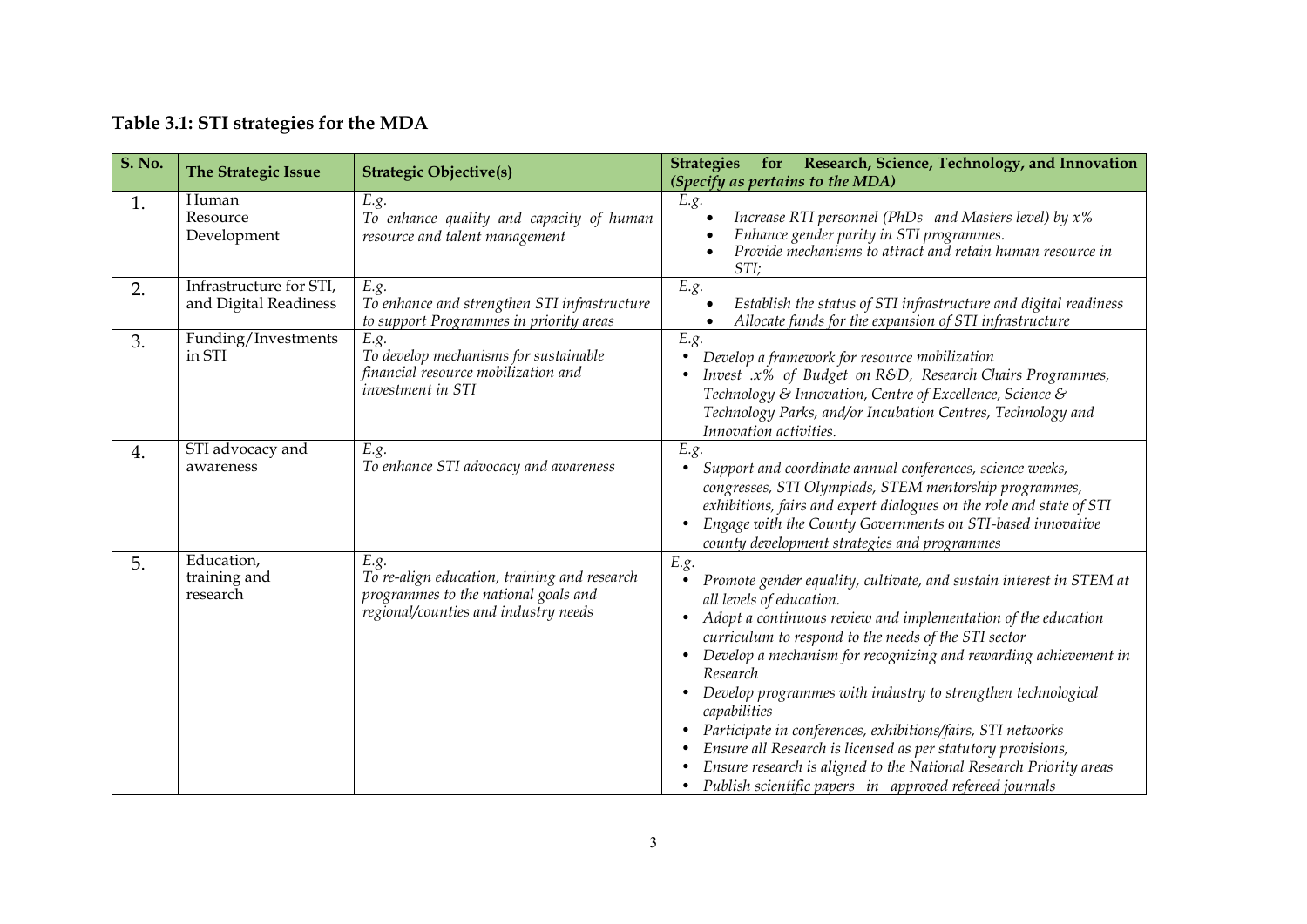| <b>S. No.</b> | <b>The Strategic Issue</b>                              | <b>Strategic Objective(s)</b>                                                                                                                                                                                                        | Research, Science, Technology, and Innovation<br><b>Strategies</b><br>for<br>(Specify as pertains to the MDA)                                                                                                                                                                                                                                                                                                                                                                                                                                                            |
|---------------|---------------------------------------------------------|--------------------------------------------------------------------------------------------------------------------------------------------------------------------------------------------------------------------------------------|--------------------------------------------------------------------------------------------------------------------------------------------------------------------------------------------------------------------------------------------------------------------------------------------------------------------------------------------------------------------------------------------------------------------------------------------------------------------------------------------------------------------------------------------------------------------------|
| 6.            | Technology<br>development,<br>transfer and<br>diffusion | E.g.<br>To strengthen the Intellectual Property Rights<br>Regime<br>To establish Innovation incubation centres<br>and Science and Technology Parks                                                                                   | E.g.<br>Develop and implement a National Intellectual Property Policy<br>Create awareness on the importance of Intellectual Property Rights.<br>Align Technology Development activities to National Priorities<br>Submit applications for Patents, and Register utility models<br>Strengthen industry-academia linkages to encourage<br>commercialization, venture capitalists, and spin-offs<br>Establish technology transfer, and industrial liaison offices.<br>Participate in annual conferences, exhibitions, science weeks, and<br>expert dialogues pertaining STI |
| 7.            | Collaborations and<br>partnerships in STI               | E.g.<br>To establish strategic collaborations and<br>partnerships at national, regional and<br>international levels.<br>To Strengthen existing collaborations and<br>partnerships at national, regional and<br>international levels; | E.g.<br>Participate in STI networks at national, regional and international<br>levels<br>Establish multidisciplinary and multi- institutional teams for<br>collaborative research and development.                                                                                                                                                                                                                                                                                                                                                                       |
| 8.            | Gender<br>Mainstreaming                                 | E.g.<br>To promote gender equality in all STI related<br>programmes and activities, and in decision<br>making                                                                                                                        | E.g.<br>Ensure gender equality in participation and distribution of<br>opportunities in STI                                                                                                                                                                                                                                                                                                                                                                                                                                                                              |
| 9.            | Others (Specify)                                        |                                                                                                                                                                                                                                      |                                                                                                                                                                                                                                                                                                                                                                                                                                                                                                                                                                          |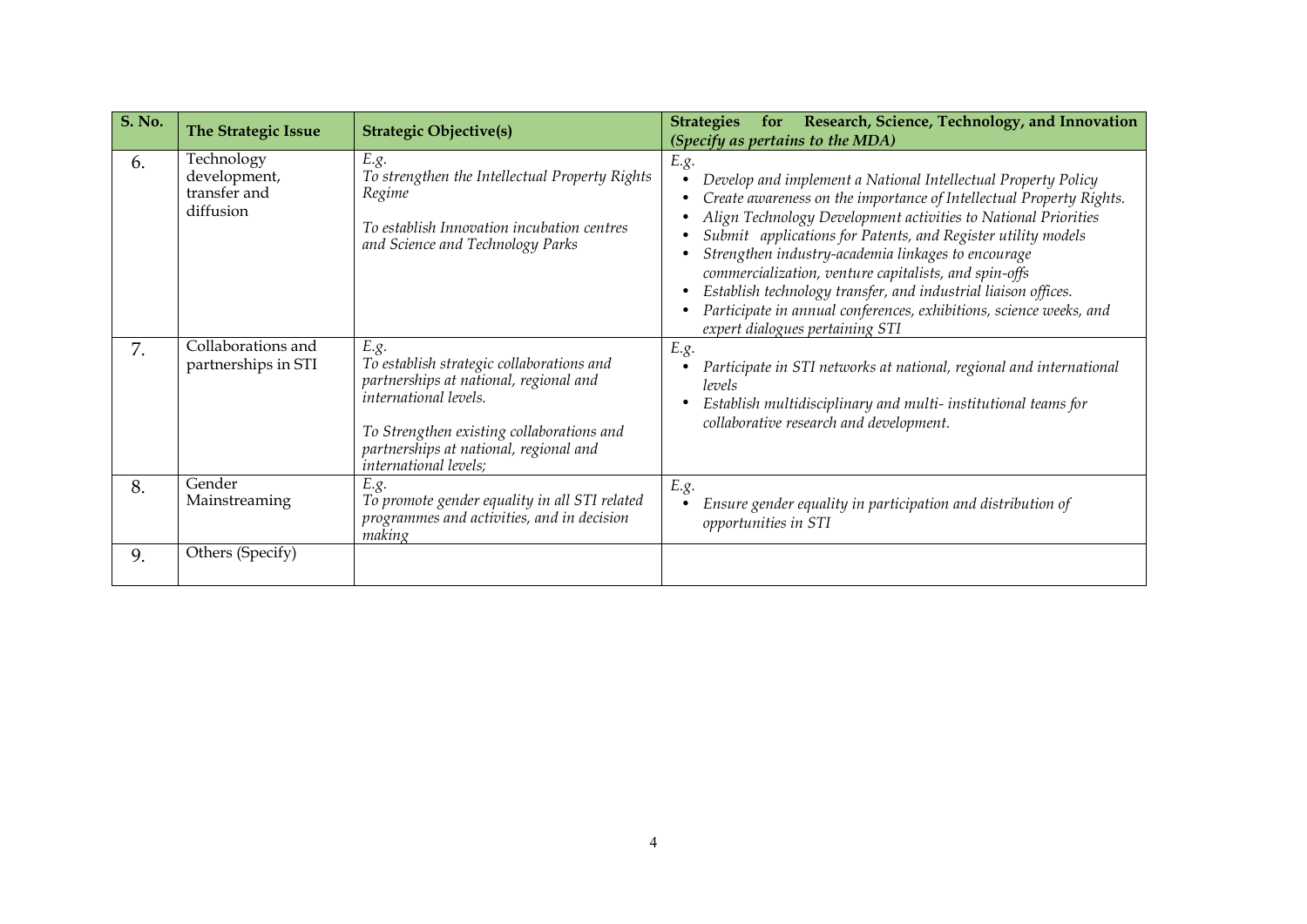## **4.0 Implementation Framework of the Institutional STI Strategy**

Develop an STI Strategy Implementation Framework/Matrix as guided in **Table 4.1**

#### **Table 4.1: Implementation Framework of the Institutional STI Strategy**

<span id="page-6-0"></span>

| <b>The Strategic Issue</b>         | <b>Strategy</b>                                                               | <b>Expected Results</b>                 | Performance<br>Indicator(s)                                                             | <b>Means</b> of<br>Verification                                                 | <b>Estimated cost</b> |
|------------------------------------|-------------------------------------------------------------------------------|-----------------------------------------|-----------------------------------------------------------------------------------------|---------------------------------------------------------------------------------|-----------------------|
| E.g.<br>Human Resource Development | Increase RTI<br>personnel (PhDs and<br>.<br>Masters level)                    | Increase in RTI personnel by<br>$x\%$   | Number of<br>recruited/promoted<br>RTI personnel                                        | Human Resource<br>Records                                                       | Kshs. xxxxxxx         |
| E.g.<br>STI advocacy and awareness | Support and coordinate<br>annual conferences,<br>science weeks,<br>congresses | Increased STI advocacy and<br>awareness | Number of<br>conferences,<br>science weeks and<br>congresses<br>held/participated<br>ın | Conference, science<br>week and congress<br>reports and other<br>documentations | Kshs. xxxxxxx         |
|                                    |                                                                               |                                         |                                                                                         |                                                                                 |                       |